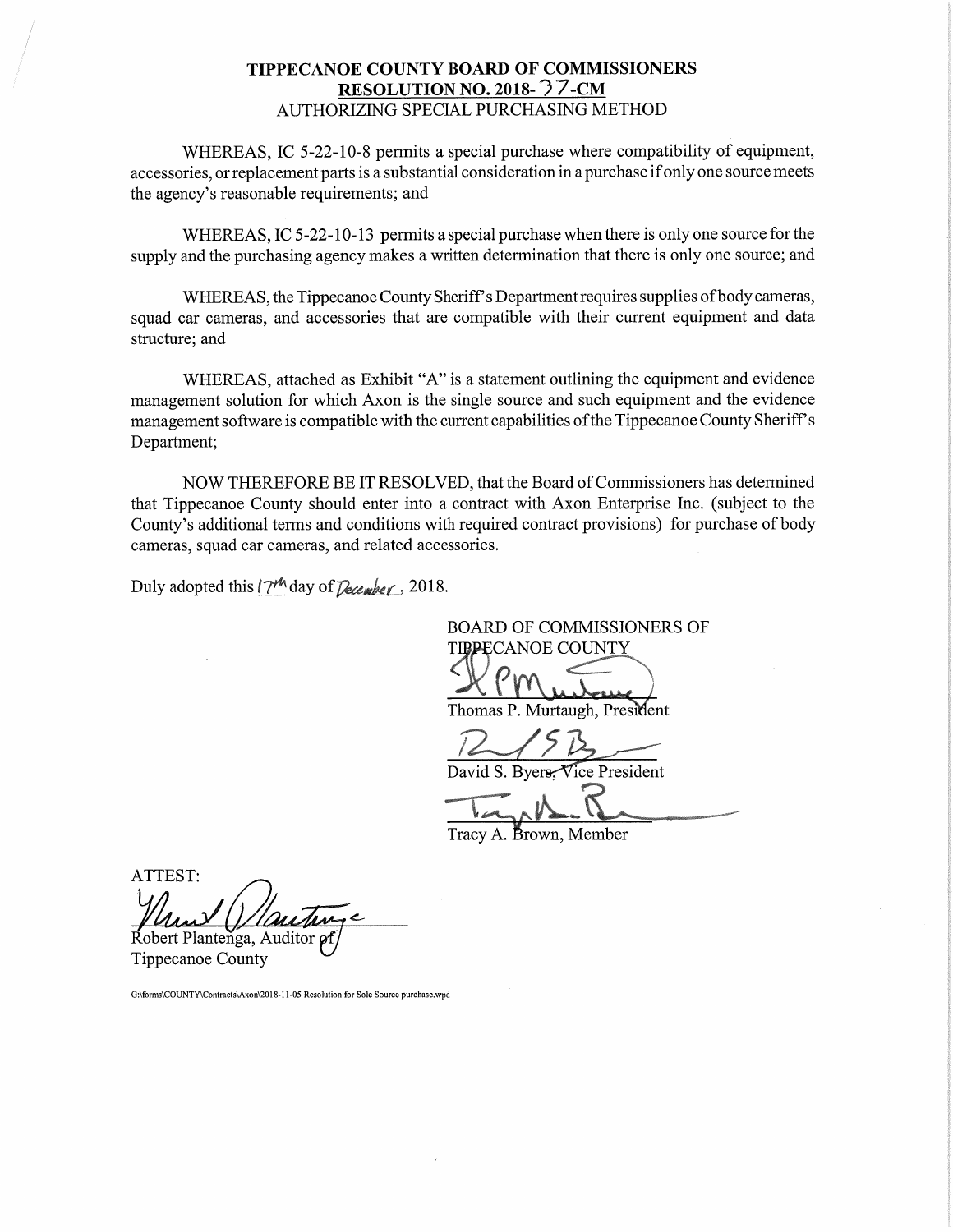

**AXON.COM** 

# July 31, 2018

#### To: United States federal, state, local and municipal law enforcement agencies

## Re: Sole Source Letter for Axon Enterprise, |nc.'s Axon brand products and Evidence.com Data Management Solutions1

A sole source justification exists because the following goods and services required to satisfy the agency's needs are only manufactured and available for purchase from Axon Enterprise.

## Axon Digital Evidence Solution Description

# Axon Flex 2 Video Camera (DVR)

- Video playback on mobile devices in the field via Bluetooth pairing  $\bullet$
- Retina Low Light capability sensitive to less than 0.1 lux  $\bullet$
- Audio tones to alert user of usage
- Low SD, high SD, low HD, and high HD resolution (customizable by the agency)
- Up to 120-second buffering period to record footage before pressing record button
- Multiple mounting options using magnetic attachment: head, collar, shoulder, helmet,  $\bullet$ ball cap, car dash, and Oakley sunglass mounts available
- 120-degree diagonal field of view camera lens. 102-degree horizontal field of view,  $\bullet$ and 55-degree vertical field of view

#### Axon Flex 2 Controller

- 12+ hours of battery operation per shift (even in recording mode)
- LED lights to show current battery level and operating mode
- Haptic notification available  $\bullet$
- Tactical beveled button design for use in pocket
- $\bullet$ Compatible with Axon Signal technology

#### Axon Body 2 Video Camera

- Video playback on mobile devices in the field via Bluetooth pairing  $\bullet$
- Retina Low Light capability sensitive to less than <sup>1</sup> lux
- Audio tones and haptic (vibration) notification to alert user of usage
- Audio mute during event option
- Wi-Fi capability
- High, medium, and low quality recording available (customizable by the agency)
- Up to 2-minute buffering period to record footage before pressing record button
- Multiple mounting options using holster attachment: shirt, vest, belt, and dash mounts available
- 12+ hours of battery operation per shift (even in recording mode)
- LED lights to show current battery level and operating mode
- 143-degree lens
- Includes Axon Signal technology

<sup>1</sup> $<sup>1</sup>$  Axon is also the sole developer and offeror of the Evidence.com data management services.</sup> Evidence.com is both a division of Axon and a data management product solution offered by Axon. Evidence.com is not a separate corporate entity.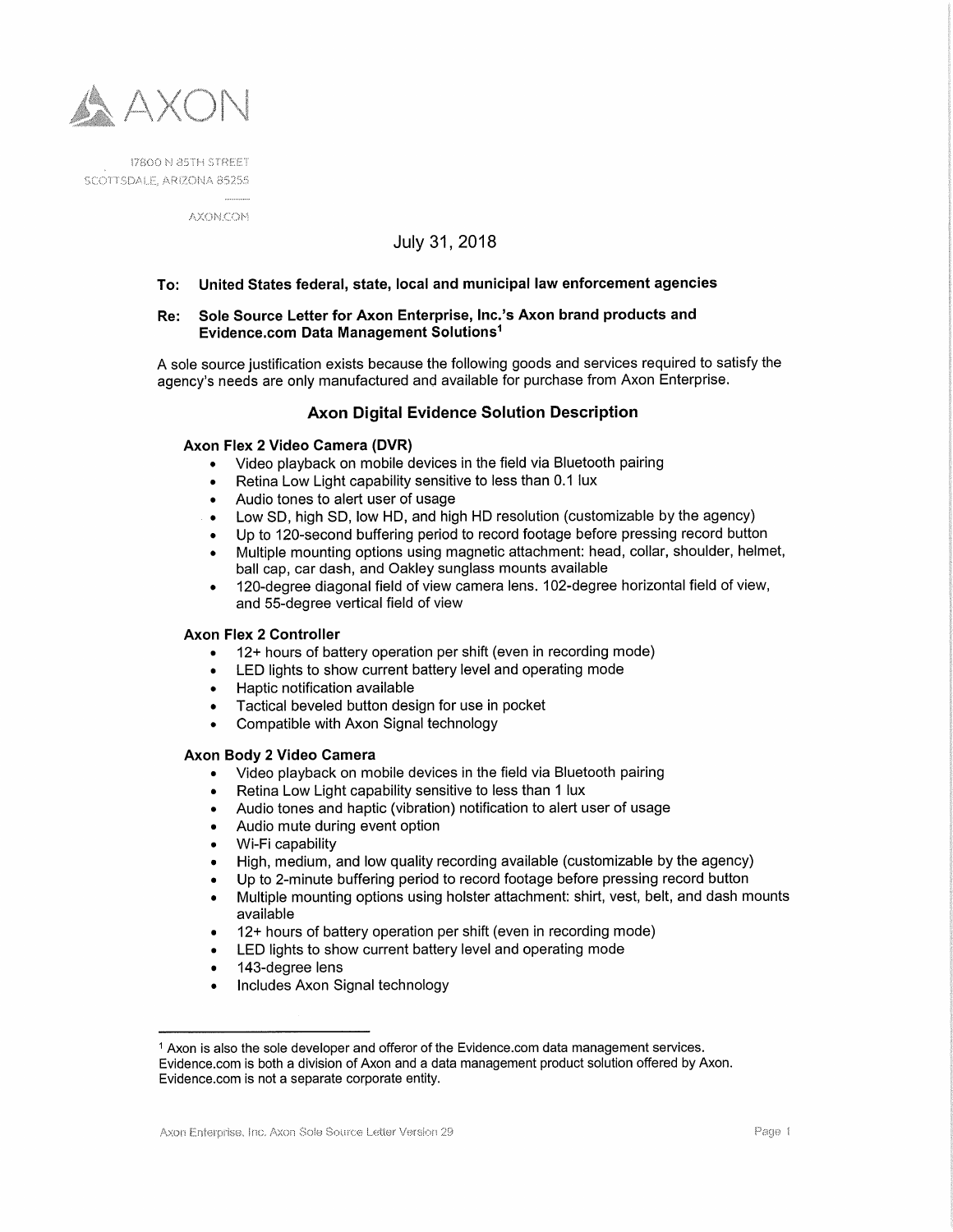

AXON.COM

## Axon Fleet 2 Camera

- Fully integrated with Evidence.com services and Axon devices
- Automatic time synchronization with other Axon Fleet and Axon on-officer cameras allows for multi-camera playback on Evidence.com. '
- Immediate upload to Evidence.com of critical event videos via 4G/LTE
- Wireless alerts from the TASER CEW Signal Performance Power Magazine (SPPM).
- Automatic transition from BUFFERlNG to EVENT mode in an emergency vehicle equipped with the Axon Signal Unit
- Decentralized system architecture without <sup>a</sup> central digital video recorder (DVR).
- Cameras that function independently and communicate wirelessly with the computer in the vehicle (MDT, MDC, MDU) for reviewing, tagging and uploading video.
- Wireless record alert based on Bluetooth communication from Axon Signal Vehicle when <sup>a</sup> configured input is enabled (e.g. emergency light, siren, weapon rack, etc.).
- Receives alerts from Axon Signal Sidearm.
- PIug-And-Play design allowing for cameras to be easily replaced and upgraded.
- Ability for an unlimited number of agency vehicles recording in the same vicinity with an Axon Fleet system to be automatically associated with one another when reviewing video in the video management platform. This feature is also supported across body cameras.

### Axon Signal Unit (ASU)

- Communications device that can be installed in emergency vehicles.
- With emergency vehicle light bar activation, or other activation triggers, the Axon  $\bullet$ Signal Unit sends <sup>a</sup> signal. Upon processing the signal, an Axon system equipped with Axon Signal technology transitions from the BUFFERlNG to EVENT mode.

## Axon Signal Performance Power Magazine (SPPM)

- Battery pack for the TASER X2 and X26P conducted electrical weapons  $\bullet$
- Shifting the safety switch from the down (SAFE) to the up (ARMED) positions sends  $\bullet$ <sup>a</sup> signal from the SPPM. Upon processing the signal, an Axon system equipped with Axon Signal technology transitions from the BUFFERlNG to EVENT mode. Axon Signal technology only works with Axon cameras.

## Axon Signal Sidearm Sensor

- Can be installed on common duty holsters
- Drawing <sup>a</sup> service handgun from the holster sends <sup>a</sup> signal from the Axon Signal Sidearm sensor. Upon processing the signal, an Axon system equipped with Axon Signal technology transitions from the BUFFERlNG to EVENT mode.

## Axon Interview Solution

- High-definition cameras and microphones for interview rooms
- Covert or overt camera installations  $\bullet$
- Touch-screen user interface
- Motion-based activation
- Up to 7—minute pre— and post-event buffering period  $\bullet$
- Full hardware and software integration
- Upload to Evidence.com services  $\bullet$
- Interview room files can be managed under the same case umbrella as files from  $\bullet$ Axon on-officer cameras and Axon Fleet cameras; i.e., Axon video of an arrest and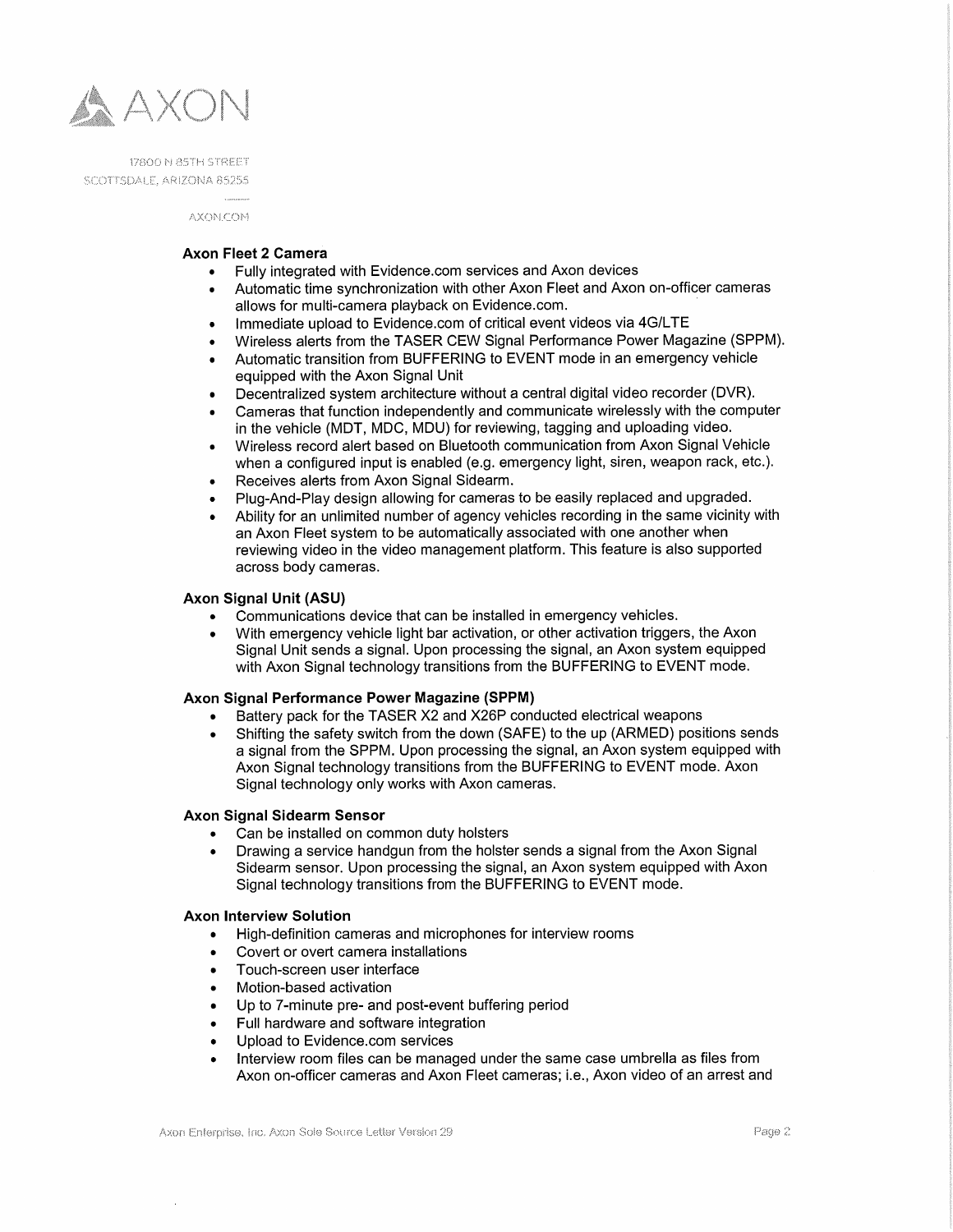

AXON.COM

interview room video are managed as part of the same case in Evidence.com

• Dual integration of on-officer camera and interview room camera with Evidence.com digital evidence solution

#### Axon Signal Technology

- Sends a broadcast of status that compatible devices recognize when certain status changes are detected
- Only compatible with TASER and Axon products

#### Axon Dock

- 4» Automated docking station uploads to Evidence.com services through Internet connection
- No computer necessary for secure upload to Evidence.com
- 0 Charges and uploads simultaneously
- The Axon Dock is tested and certified by TUV Rheinland to be in compliance with UL 60950-1: 2007 R10.14 and CAN/ GSA-022.2 NO.6OQ5O-l-07+Al:2011+A222014 Information Technology Equipment safety standards.

## Evidence.com Data Management System

- Software as <sup>a</sup> Service (SaaS) delivery model that allows agencies to manage and share digital evidence without local storage infrastructure or software needed
- SaaS model reduces security and administration by local IT staff: no local installation required
- ¢ Automatic, timely security upgrades and enhancements deployed to application without the need for any local IT staff involvement
- Securely share digital evidence with other agencies or prosecutors without creating copies or requiring the data to leave your agency's domain of control
- Controlled access to evidence based on pre-defined roles and permissions and pre defined individuals
- Password authentication includes customizable security parameters: customizable password complexity, lP-based access restrictions, and multi—factor authentication support
- Automated category-based evidence retention policies assists with efficient database management
- Ability to recover deleted evidence within seven days of deletion
- Stores and supports all major digital file types: .mpeg, .doc, .pdf, .jpeg, etc.
- Requires NO proprietary file formats
- Ability to upload files directly from the computer to Evidence.com via an Internet browser
- Data Security: Robust Transport Layer Security (TLS) implementation for data in transit and 256-bit AES encryption for data in storage
- . Security Testing: Independent security firms perform in-depth security and penetration testing
- Reliability: Fault- and disaster-tolerant infrastructure in at least 4 redundant data centers in both the East and West regions of the United States
- Chain-of-Custody: Audit logs automatically track all system and user activity. These  $\bullet$ logs cannot be edited or deleted, even by account administrators and IT staff
- Protection: With no on-site application, critical evidence stored in Evidence.com is protected from local malware that may penetrate agency infrastructure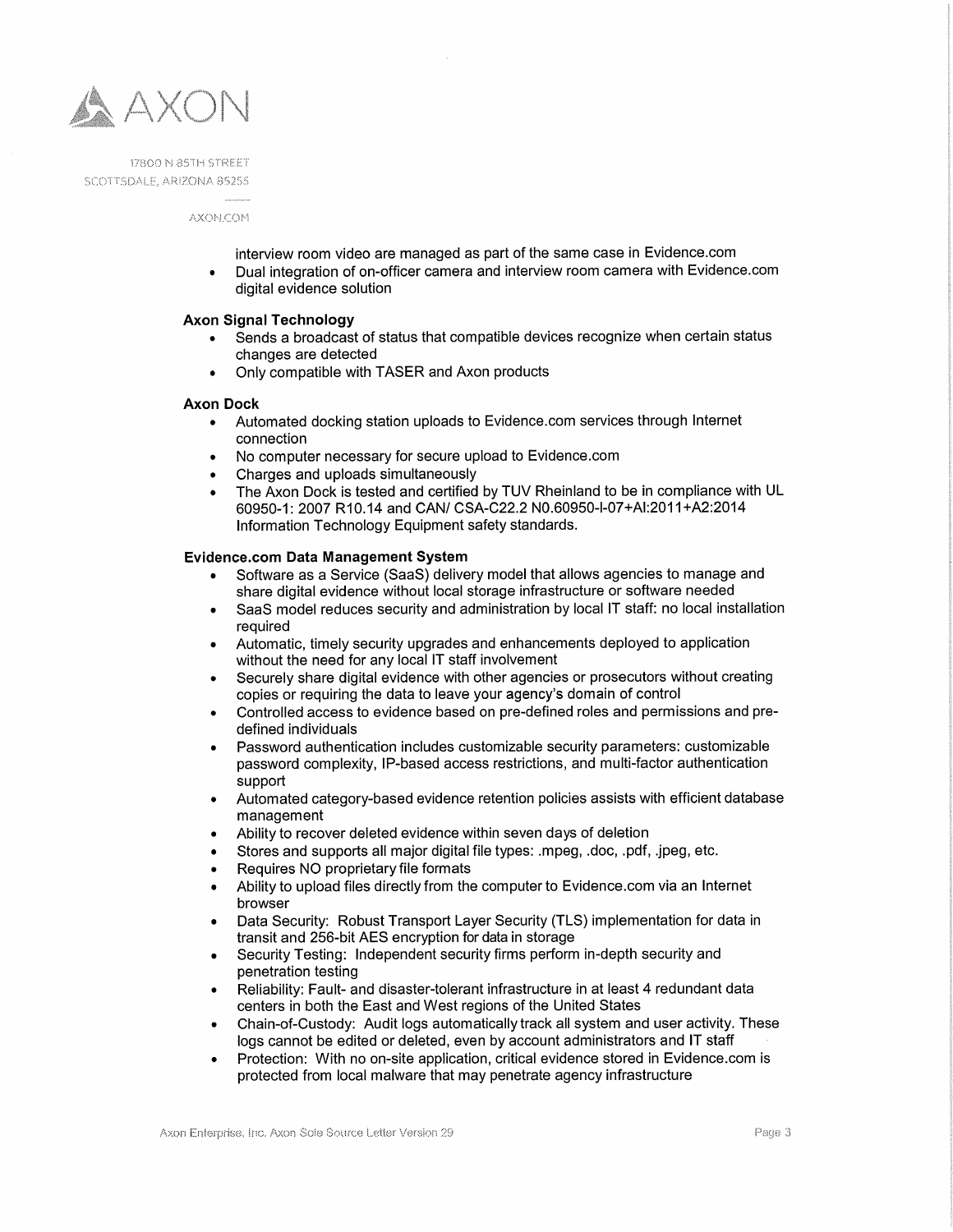

**AXON.COM** 

- Stability: Axon Enterprise is <sup>a</sup> publicly traded company with stable finances and funding, reducing concerns of loss of application support or commercial viability
- Application and data protected by <sup>a</sup> CJlS and lSO <sup>27001</sup> compliant information security program
- Dedicated information security department that protects Evidence.com and data with  $\bullet$ security monitoring, centralized event log analysis and correlation, advanced threat and intrusion protection, and incident response capabilities
- Redact videos easily within the system, create tags, markers and clips, search <sup>7</sup> fields in addition to <sup>5</sup> category-based fields, create cases for multiple evidence files

#### Evidence.com for Prosecutors

- All the benefits of the standard Evidence.com services
- Ability to share information during the discovery process
- Standard licenses available for free to prosecutors working with agencies already  $\bullet$ using Evidence.com services
- Unlimited storage fordata collected by Axon cameras and Axon Capture ٠

#### Axon Capture Application

- Free app for iOS and Android mobile devices  $\bullet$
- Allows users to capture videos, audio recordings, and photos and upload these files to their Evidence.com account from the field
- Allows adding metadata to these files, such as: Category, Title, Case ID, and GPS data

## Axon Commander Services

- On-premises data management platform  $\bullet$
- Chain of custody reports with extensive audit trail
- Automated workflows, access control, storage, and retention
- Compatible with multiple file formats

#### Axon View Application

- Free app for lOS and Android mobile devices
- Allows user to View the camera feed from <sup>a</sup> paired Axon Body, Axon Body 2, Axon Flex, or Axon Flex 2 camera in real-time
- Allows for playback of videos stored on <sup>a</sup> paired Axon Body, Axon Body 2, Axon Flex, or Axon Flex 2 system
- Allows adding meta-data to videos, such as: Category, Title, Case lD, and GPS data  $\bullet$

#### Axon Professional Services

- Dedicated implementation team
- Project management and deployment best practices aid
- Training and train-the-trainer sessions
- Integration services with other systems

#### Axon Customer Support

- Online and email-based support available 24/7  $\bullet$
- Human phone-based support available'Monday—Friday 7:00 AM—5:OO PM MST;  $\bullet$ support is located in Scottsdale, AZ, USA
- Library of webinars available 24/7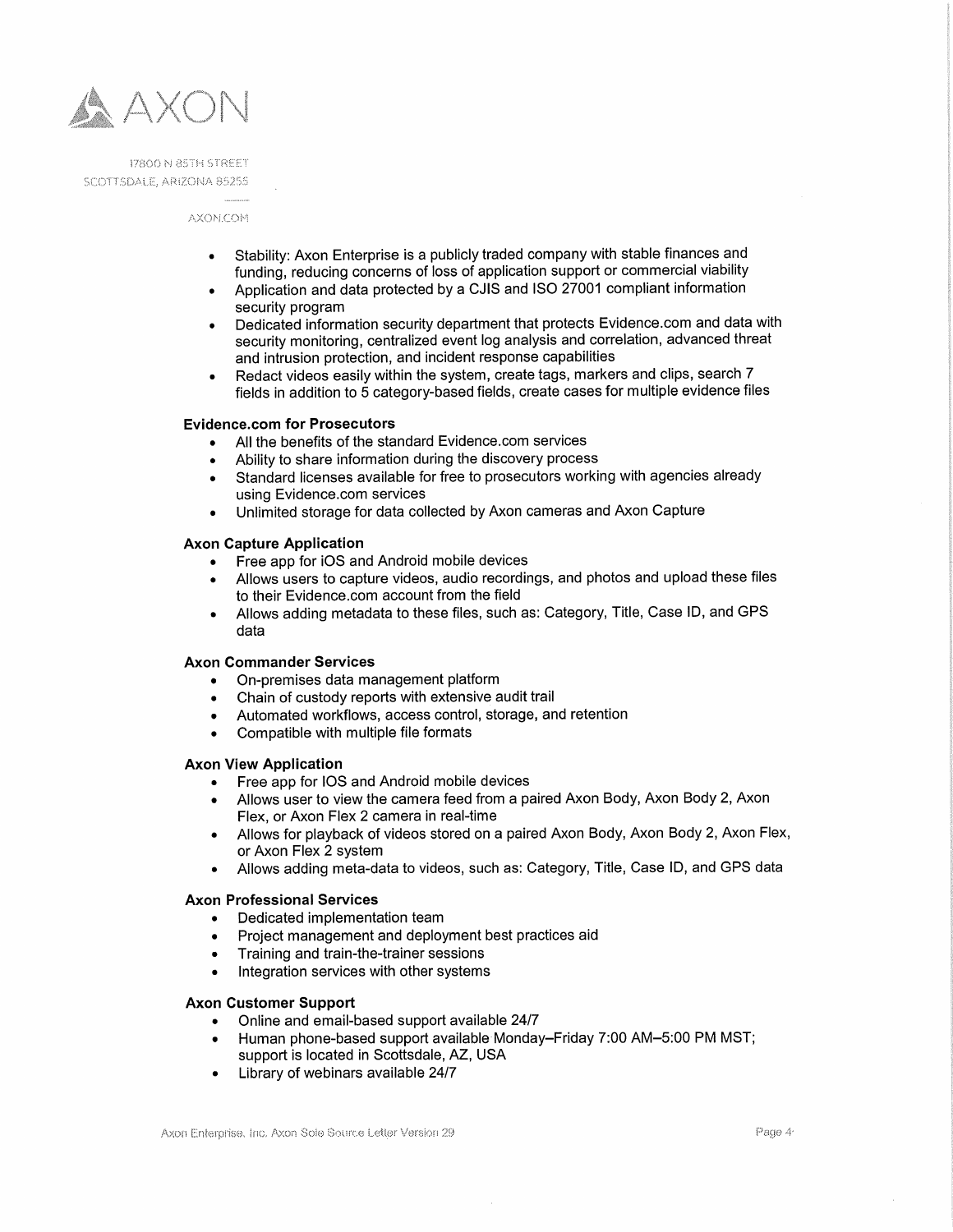

**AXON.COM** 

Remote-location troubleshooting



## Axon Brand Model Numbers

- 1. Axon Flex 2 Cameras:
	- $\bullet$ Axon Flex 2 Camera (online) Model: 11528
	- .Axon Flex 2 Camera (offline) Model: 11529
- 2. Axon FI<br>3. Axon FI<br>4. Axon FI<br>5. Axon FI 2. Axon Flex 2 Controller Model: 11532
- Axon Flex 2 USB Sync Cable Model: 11534
- Axon Flex <sup>2</sup> Coiled Cable, Straight to Right Angle, 48" (1.2 m)
- 5. Axon Flex 2 Camera Mounts:
	- 0 Oakley Flak Jacket Kit Model: 11544
	- -Collar Mount Model: 11545
	- Oakley Clip Model: 11554
	- 0 Epaulette Mount Model: 11546
	- Ballcap Mount Model: 11547
	- Ballistic Vest Mount Model: 11555
- Universal Helmet Mount Model: 11548
- >1 Axon Body 2 Camera Model: 74001
- 8. Axon Flex 2 Controller and Axon Body 2 Camera Mounts:
	- Z-Bracket, Men's, Axon RapidLock Model: 74018
	- Z—Bracket, Women's Axon RapidLock Model: 74019
	- 0 Magnet, Flexible, Axon RapidLock Model: 74020
	- Magnet, Outerwear, Axon RapidLock Model: 74021
	- Small Pocket, 4" (10.1 cm), Axon RapidLock Model: 74022
	- Large Pocket, 6" (15.2 cm), Axon RapidLock Model: <sup>74023</sup>
	- 0 MOLLE Mount, Single, Axon RapidLock Model: 11507
	- MOLLE Mount, Double, Axon RapidLock Model: 11508
	- Belt Clip Mount, Axon RapidLock Model: 11509  $\bullet$
- 9. Axon Fleet Camera
	- Axon Fleet 2 Front Camera: 71079
	- Axon Fleet 2 Front Camera Mount: 71080
	- Axon Fleet 2 Rear Camera: 71081
	- Axon Fleet 2 Rear Camera Controller: 71082  $\bullet$
	- Axon Fleet 2 Rear Camera Controller Mount: 71083  $\bullet$
	- Axon Fleet Battery System: 74024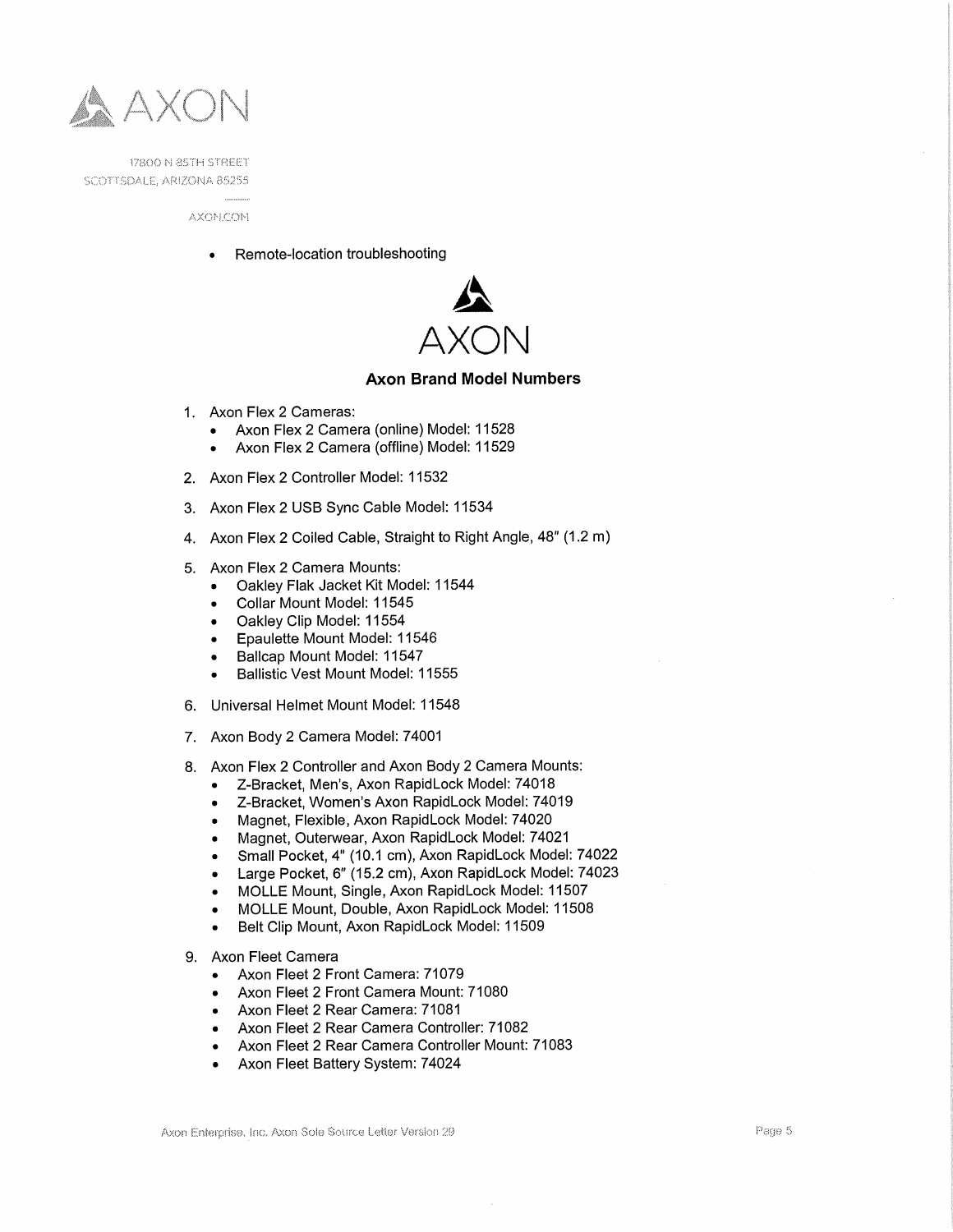

> **AXON.COM**

- <sup>o</sup> Axon Fleet Bluetooth Dongle: 74027
- 10. Axon Signal Unit Model: 70112
- 11. Axon Dock Models:
	- $\bullet$ Axon Dock — Individual Bay and Core for Axon Flex <sup>2</sup>
	- Axon Dock 6-Bay and Core for Axon Flex 2  $\bullet$
	- Individual Bay for Axon Flex <sup>2</sup> Model: 11538  $\bullet$
	- Core (compatible with all Individual Bays and 6—Bays) Model: <sup>70027</sup>  $\bullet$
	- Wall Mount Bracket Assembly for Axon Dock: 70033
	- Axon Dock Individual Bay and Core for Axon Body 2 and Axon Fleet Model 74009  $\bullet$
	- Axon Dock 6-Bay and Core for Axon Body <sup>2</sup> and Axon Fleet Model <sup>74008</sup>  $\bullet$
	- Individual Bay for Axon Body <sup>2</sup> and Axon Fleet Model: <sup>74011</sup>  $\bullet$

12. Axon Signal Performance Power Magazine (SPPM) Model: <sup>70116</sup>

## Axon Product Packages

- 1. Officer Safety Plan: includes <sup>a</sup> CEW, Axon camera and Dock upgrade, and Evidence.com license and storage. See your Sales Representative for further details and Model numbers.
- 2. TASER Assurance Plan (TAP): Hardware extended coverage, Spare Products (for Axon cameras), and Upgrade Models, for the Axon Flex camera and controller, Axon Body camera, and Axon Dock. (The TAP is available only through Axon Enterprise, Inc.)

| <b>SOLE AUTHORIZED DISTRIBUTOR FOR</b>                 | SOLE AUTHORIZED REPAIR FACILITY                        |
|--------------------------------------------------------|--------------------------------------------------------|
| <b>AXON BRAND PRODUCTS</b>                             | FOR AXON BRAND PRODUCTS                                |
| Axon Enterprise, Inc.                                  | Axon Enterprise, Inc.                                  |
| 17800 N. 85 <sup>th</sup> Street, Scottsdale, AZ 85255 | 17800 N. 85 <sup>th</sup> Street, Scottsdale, AZ 85255 |
| Phone: 480-905-2000 or 800-978-2737                    | Phone: 480-905-2000 or 800-978-2737                    |
| Fax: 480-991-0791                                      | Fax: 480-991-0791                                      |

Please contact your local Axon sales representative or call us at 1-800-978-2737 with any questions.